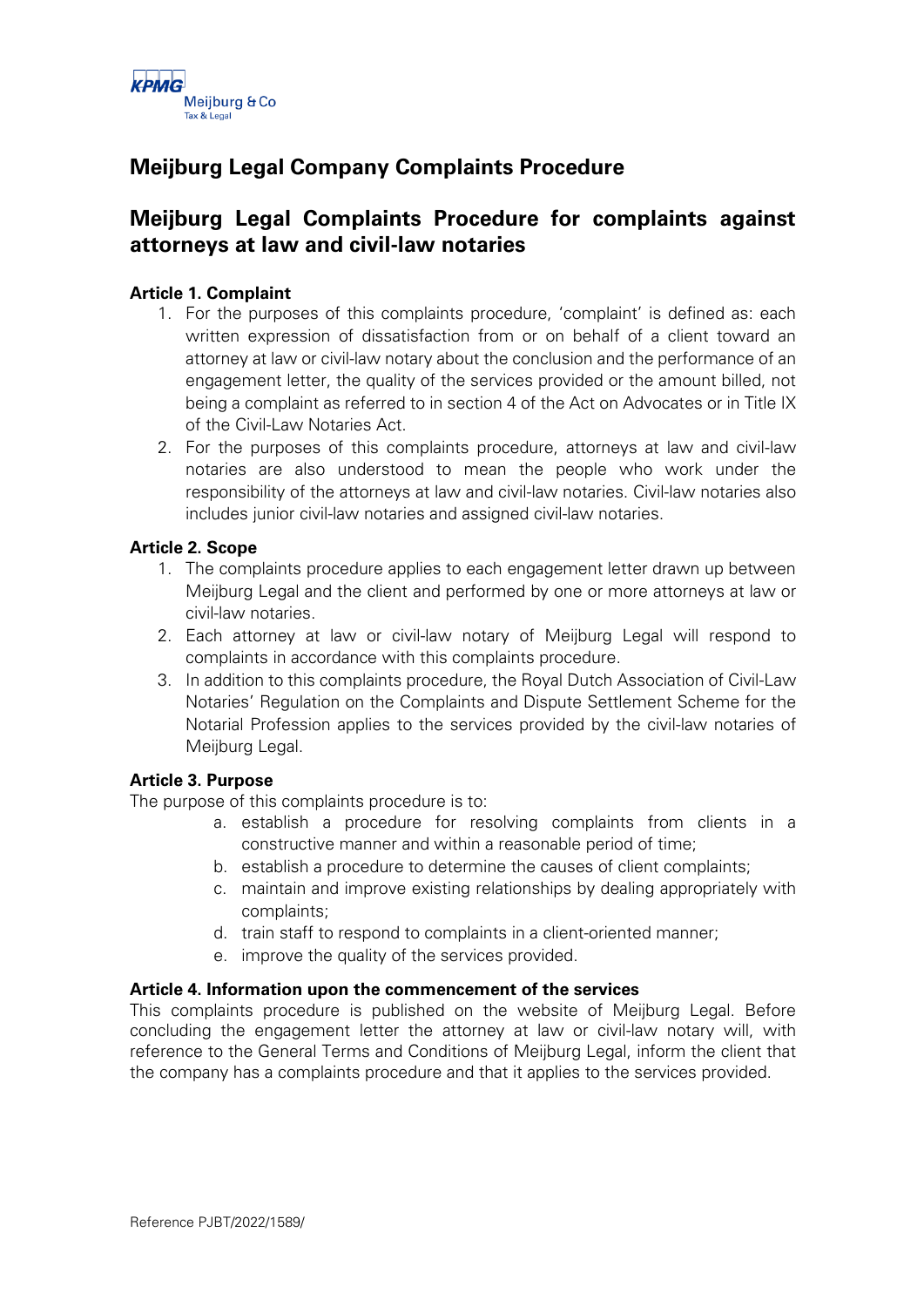

Page 2

#### **Article 5. Internal procedure**

- 1. Each complaint will be forwarded to the Complaints Officer appointed by the Managing Board of Meijburg Legal. If the complaint concerns the Complaints Officer in their role as attorney at law or civil-law notary, the Managing Board of Meijburg Legal will appoint a substitute.
- 2. The Complaints Officer will inform the attorney at law or civil-law notary against whom a complaint has been made about the complaint and will give the client and the attorney at law or civil-law notary the opportunity to provide an explanation.
- 3. The attorney at law or civil-law notary will try to resolve the matter with the client, either with or without the intervention of the Complaints Officer.
- 4. The Complaints Officer will review the complaint within four weeks of its receipt. If this period is deviated from, the Complaints Officer will notify the client of this, stating the reasons why. The Complaints Officer will set a new deadline for dealing with the complaint.
- 5. The Complaints Officer will send a letter to the client and to the attorney at law or civil-law notary informing them whether he/she considers the complaint justified, and may make recommendations.
- 6. If a complaint is not resolved to a client's satisfaction, the client will be referred to the Disputes Committee for the Notarial Profession insofar as the Royal Dutch Association of Civil-Law Notaries' Regulation on the Complaints and Dispute Settlement Scheme for the Notarial Profession applies to the complaint. In all other cases the client will be referred to the District Court in Rotterdam.
- 7. If the complaint has been satisfactorily resolved, the client will inform the Complaints Officer of this.

#### **Article 6. Confidentiality and cost-free handling of complaints**

- 1. The Complaints Officer and the attorney at law or civil-law notary against whom a complaint has been made will deal with the complaint in strict confidentiality.
- 2. The client does not have to pay the costs of dealing with the complaint.

#### **Article 7. Responsibilities**

- 1. The Complaints Officer is responsible for ensuring the complaint is dealt with promptly.
- 2. The attorney at law or civil-law notary against whom a complaint has been made will keep the Complaints Officer informed of their contact with the client and about any potential resolution of the complaint.
- 3. The Complaints Officer will keep the client informed about the progress of the complaints procedure.
- 4. The Complaints Officer will maintain the complaint file.